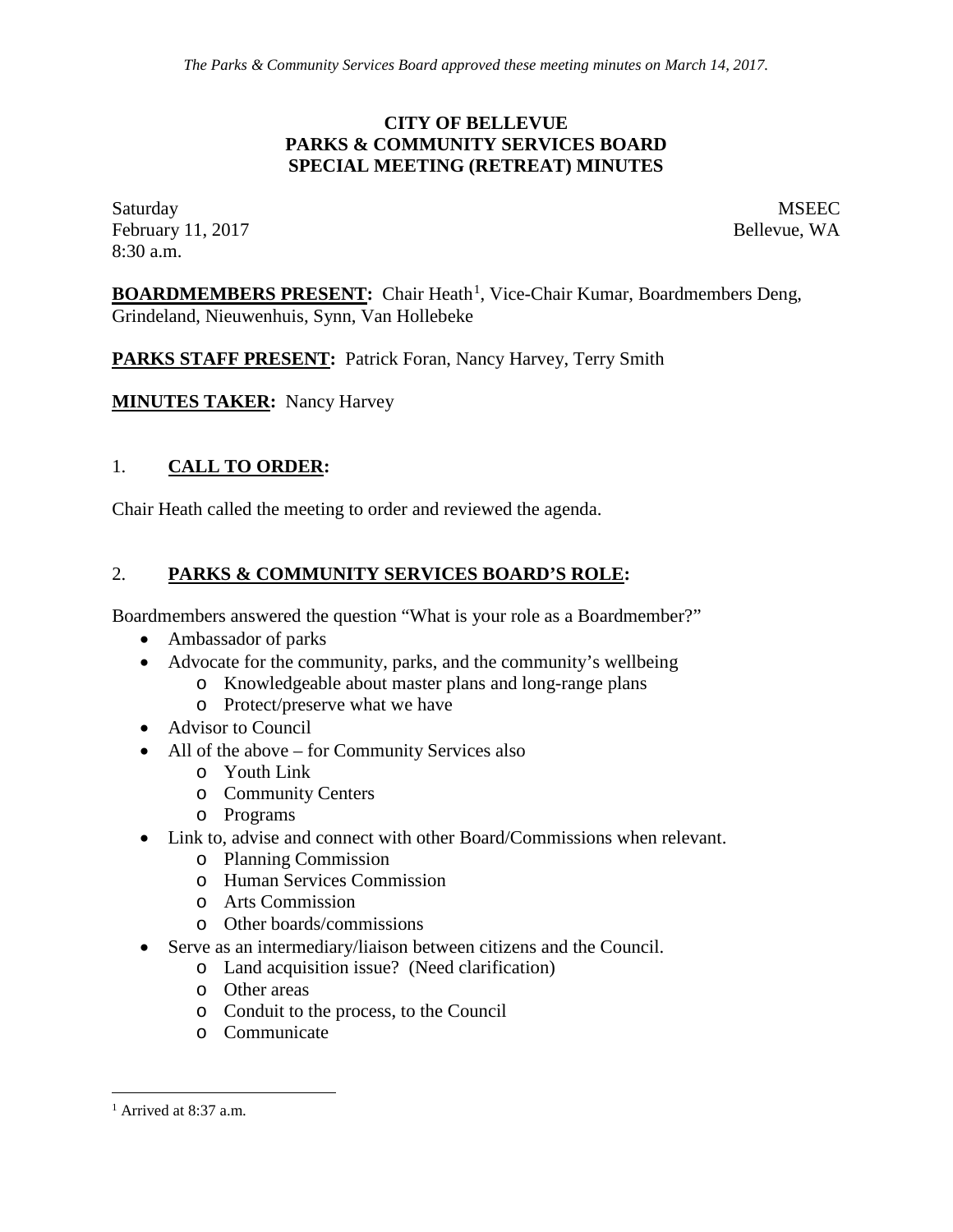- Responsibility to be educated and informed about the parks system in general.
- Promote the common good of the community.

Boardmembers discussed "What is the role of the Board?"

- Determine the best strategy
	- o Listen to stakeholders
	- o Decide how to express your role
		- Risk
- Balance ideas/recognize and understand the diversity on the Board.
- Clarify role to community and what's realistic
- Role with other boards/commissions:
	- o Listen, observe, and report back
	- o Community and elevate when needed
	- o Time on our agenda?
		- Add a standing item on agendas.
	- o Staff contact liaisons of other commissions to let us know of relevant items.

"Parking Lot" ideas for future discussion:

- Connection with other Boards and Commissions
	- o Joint meetings
	- o Process/representation what is the trigger as work impacts us?
- Need clarification on role in the community
	- o When to talk, what to say
	- o How to channel response
	- o Managing the shades of grey
- Community Services
- By-Laws coordination with other boards/commissions
- Oral Communications response process.

#### 3. **PARKS & COMMUNITY SERVICES BOARD'S DRAFT WORK PLAN:**

The Board discussed the draft work plan for 2017-2018.

To the "red" (Council directed) work items, they added:

• Bylaws

To the "green" (Board requested) work items, they added:

- Budget process review and future funding
- Liaison to other boards and commissions
- Quarterly reporting to Council
- Board visioning

The Board generally agreed on the value of the "purple" (Department presentation/education) items, as many of them pertain to the Community Services areas.